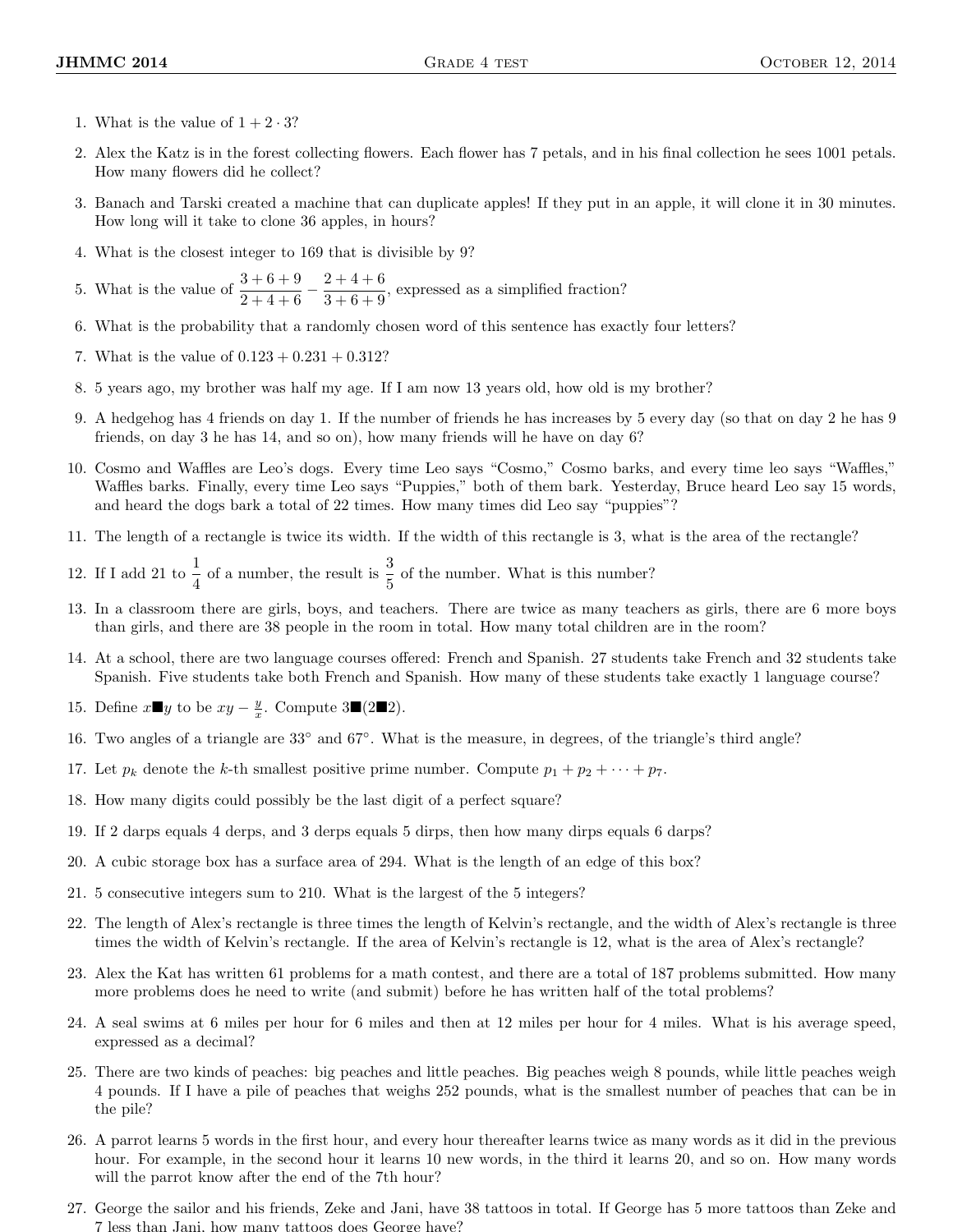- 28. Jala has a circular garden with a radius of 6 units. She builds a circular path all around this garden with a width of 3 units. In terms of  $\pi$ , what is the area of the path?
- 29. Three apples weigh the same as one pineapple, four cherries weigh the same as one peach, and seven cherries and a pineapple weigh the same as four apples and one peach. How many cherries weigh the same as one pineapple?
- 30. Rita the painter rolls a fair 6-sided die that has 3 red faces, 2 yellow faces, and 1 blue faces. Rita rolls the die twice and mixes the colors that the die rolled. What is the probability she has mixed the color purple?
- 31. The sum of two integers is 8. The sum of the squares of those two integers is 34. What is the product of the two integers?
- 32. A class of 12 students score an average of 65 points on a 100-point test. When a new student joins the class and takes the test, the class average becomes 66. What did the new student score on the test?
- 33. Alex the Kat has written 63 problems for a math contest. He observes that if he submits another 63 problems, he will have written half of the total number of problems. What fraction of the problems has he written now?
- 34. Young Guy walks at a speed of 3 feet per second. When he decides to chase someone, he runs at 7 feet per second. On Monday, Young Guy went for a stroll, walking 42 feet from his house. He then spotted Arjun, and decided to chase him back all the way to his (Young Guy's) house, covering the same 42 feet. What was Young Guy's average speed (in feet per second) over the entire journey?
- 35. If 2 people can pick 2014 pears in 19 days, how many pears can 19 people pick in 2 days?
- 36. Levs farm has alpacas and 2-headed chickens. One day, Lev counts 94 heads, and 238 legs (alpacas have 4 legs, while chickens have 2). How many animals does Lev have on his farm?
- 37. What is the sum of all positive integers n, less than 2014, such that n is both a perfect square and a perfect cube?
- 38. An isosceles triangle has side lengths  $x 4$ ,  $2x 9$ , and  $3x 15$ . Find the sum of all possible values of x.
- 39. A sea otter is eating sea urchins. If 10 sea otters eat 36 sea urchins in 4 hours, how many sea urchins can 5 sea otters eat in 6 hours?
- 40. Andy has two cubes. The surface area of his first one is equal to the volume of his second one, and the volume of his first one is 32 times the surface area of the second one. What is the ratio of the side-lengths of his first cube to his second one?
- 41. What is the least number of people in a room necessary to guarantee some two of them were born on the same day of the week?